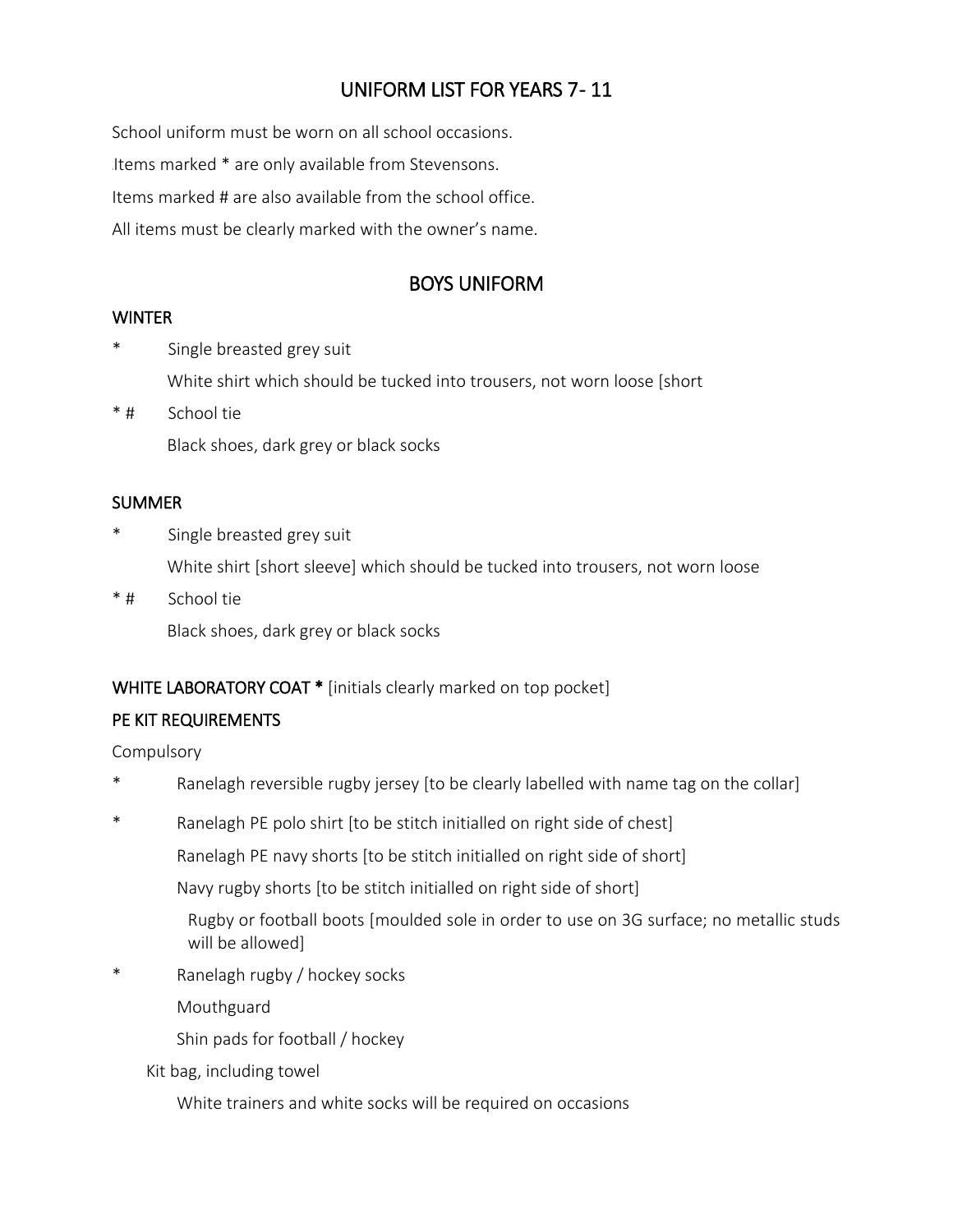Optional

Navy Ranelagh PE 1/4 zip sports Midlayer [to be stitch initialled on right side of chest] Navy jogging trousers

NB: initials on navy garments to have white lettering. Initials on white polo shirt to have navy lettering.

## GIRLS UNIFORM

#### **WINTER**

- \* Grey pleated skirt of reasonable length
- \* Grey V neck jumper
- \* Blue poplin blouse which should be tucked into skirts, not worn loose
- \* # School tie
- \* # Plain grey tights or knee length socks

Black low heeled shoes which support the foot; extremes of fashion are not suitable

#### **SUMMER**

- \* Grey pleated skirt of reasonable length
- \* Grey V neck jumper
- \* Blue and white checked short sleeve blouse which should be tucked into skirts, not worn loose

Skin coloured tights or plain white ankle socks

Black low heeled shoes which support the foot; extremes of fashion are not suitable

#### WHITE LABORATORY COAT \* [initials clearly marked on top pockets]

#### PE KIT REQUIREMENTS

**Compulsory** 

- Ranelagh PE polo shirt [to be stitch initialled on right side of chest]
- \* Ranelagh PE navy shorts or Ranelagh PE navy skort [to be stitch initialled on right side of garment]

Rugby or football boots [moulded sole in order to use on 3G surface; no metallic studs will be allowed]

- \* Ranelagh rugby / hockey socks
	- Mouthguard
	- Shin pads for hockey
	- Kit bag, including towel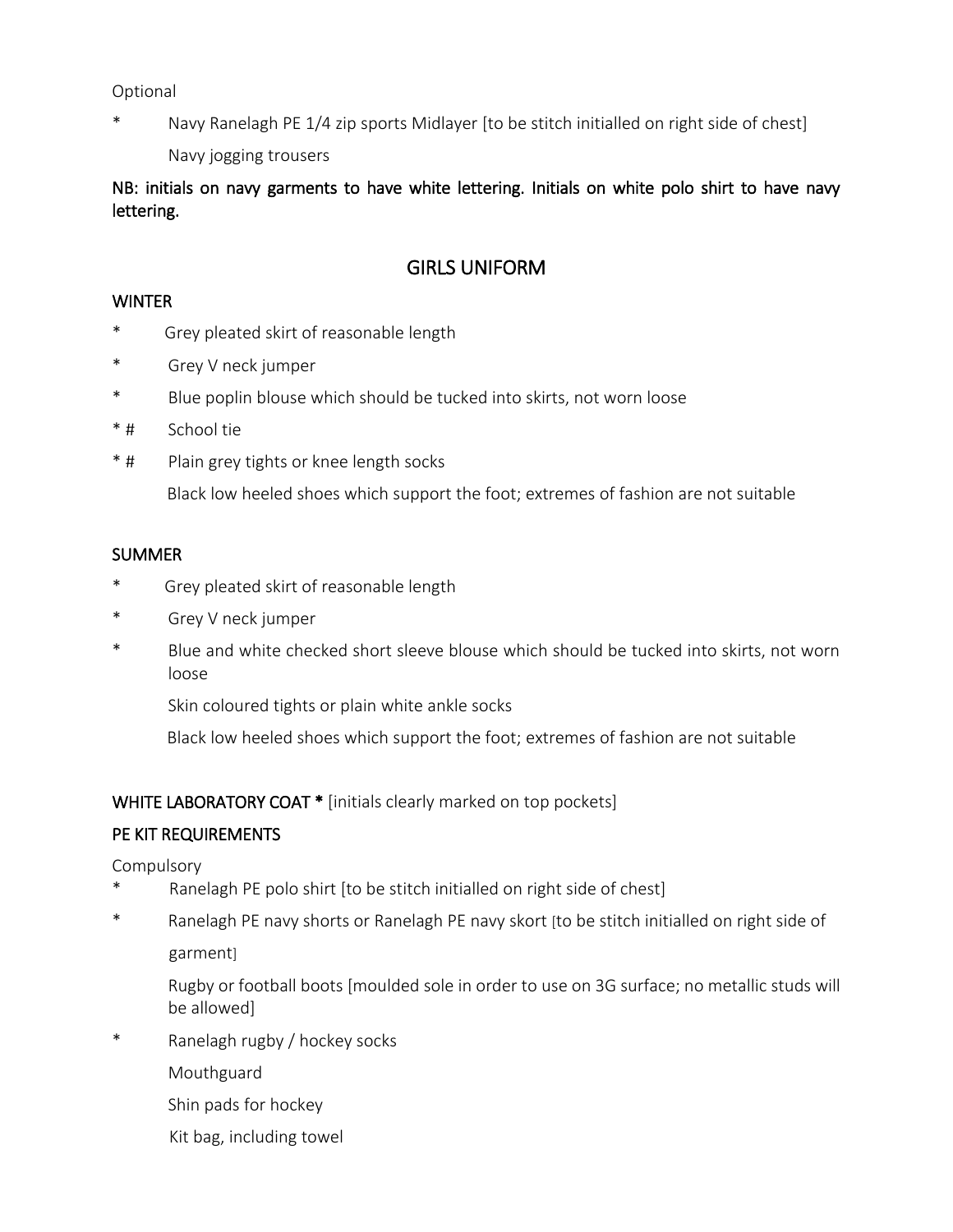White trainers and white socks will be required on occasions

Optional

\* Navy Ranelagh PE 1/4 zip sports Midlayer [to be stitch initialled on right side of chest] Navy jogging trousers

NB: initials on navy garments to have white lettering. Initials on white polo shirt to have navy lettering.

- *\* Available from school outfitters Stevensons Address: 11 Market Place, Reading , RG1 2EG Telephone number: 01189 596462 Website: www.stevensons.co.uk/School/RanelaghSchoolBracknell/Browse*
- *# Available from Ranelagh school office [01344 421233]*

### SCHOOL LANYARDS

School lanyards may be purchased from the finance office and worn to hold keys.

#### SECOND HAND UNIFORM

Second Hand Uniform sales are detailed on the school website.

## GENERAL APPEARANCE

Hair should be tidy; long hair must be tied back away from the face.

Extremes of hairstyles or fashion are not acceptable.

Make up and nail varnish are not allowed.

No rings or bracelets or any other form of jewellery should be worn with the exception of a plain gold or silver chain and cross.

Only one pair of plain gold or silver stud earrings may be worn in the ear lobe.